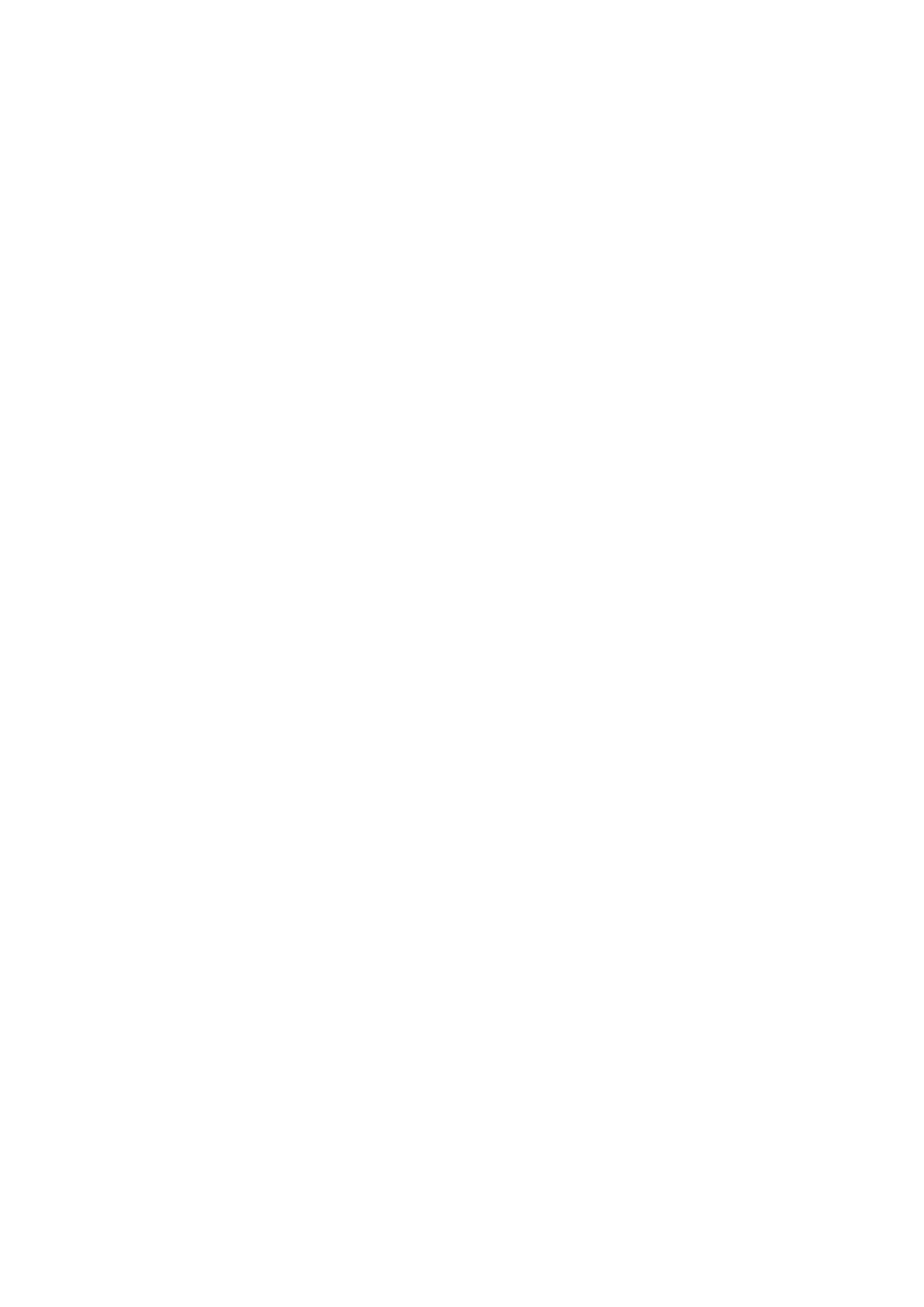## **LOCAL GOVERNMENT ACT 1995**

## CITY OF BUSSELTON

# **PARKING LOCAL LAW 2020**

## **CONTENTS**

## **PART 1—DEFINITIONS AND OPERATION**

- 1.1 Title
- 1.2 Commencement
- 1.3 Repeal
- 1.4 Terms used
- 1.5 Application of particular terms
- 1.6 Application
- 1.7 Pre-existing signs
- 1.8 Classes of vehicles
- 1.9 Part of thoroughfare to which sign applies
- 1.10 Powers of the Council

## **PART 2—PARKING STALLS, PARKING STATIONS AND PARKING AREAS**

- 2.1 Determination of parking stalls, parking stations and parking areas
- 2.2 Vehicles to be within parking stall on thoroughfare
- 2.3 Parking prohibitions and restrictions

## **PART 3—PARKING GENERALLY**

- 3.1 Restrictions on parking in particular areas
- 3.2 Parking vehicle on a carriageway
- 3.3 When parallel and right-angled parking apply
- 3.4 When angle parking applies
- 3.5 General prohibitions on parking
- 3.6 Authorised person may order vehicle on thoroughfare to be moved
- 3.7 Authorised person may mark tyres
- 3.8 No movement of vehicles to avoid time limitation
- 3.9 No parking of vehicles exposed for sale and in other circumstances
- 3.10 Parking on private land
- 3.11 Parking on reserves
- 3.12 Suspension of parking limitations for urgent, essential or official duties

#### **PART 4—PARKING AND STOPPING GENERALLY**

4.1 No stopping and no parking signs, and yellow edge lines

#### **PART 5—STOPPING IN ZONES FOR PARTICULAR VEHICLES**

- 5.1 Stopping in a loading zone
- 5.2 Stopping in a taxi zone or a bus zone
- 5.3 Stopping in a mail zone
- 5.4 Other limitations in zones

## **PART 6—OTHER PLACES WHERE STOPPING IS RESTRICTED**

- 6.1 Stopping in a shared zone
- 6.2 Double parking
- 6.3 Stopping near an obstruction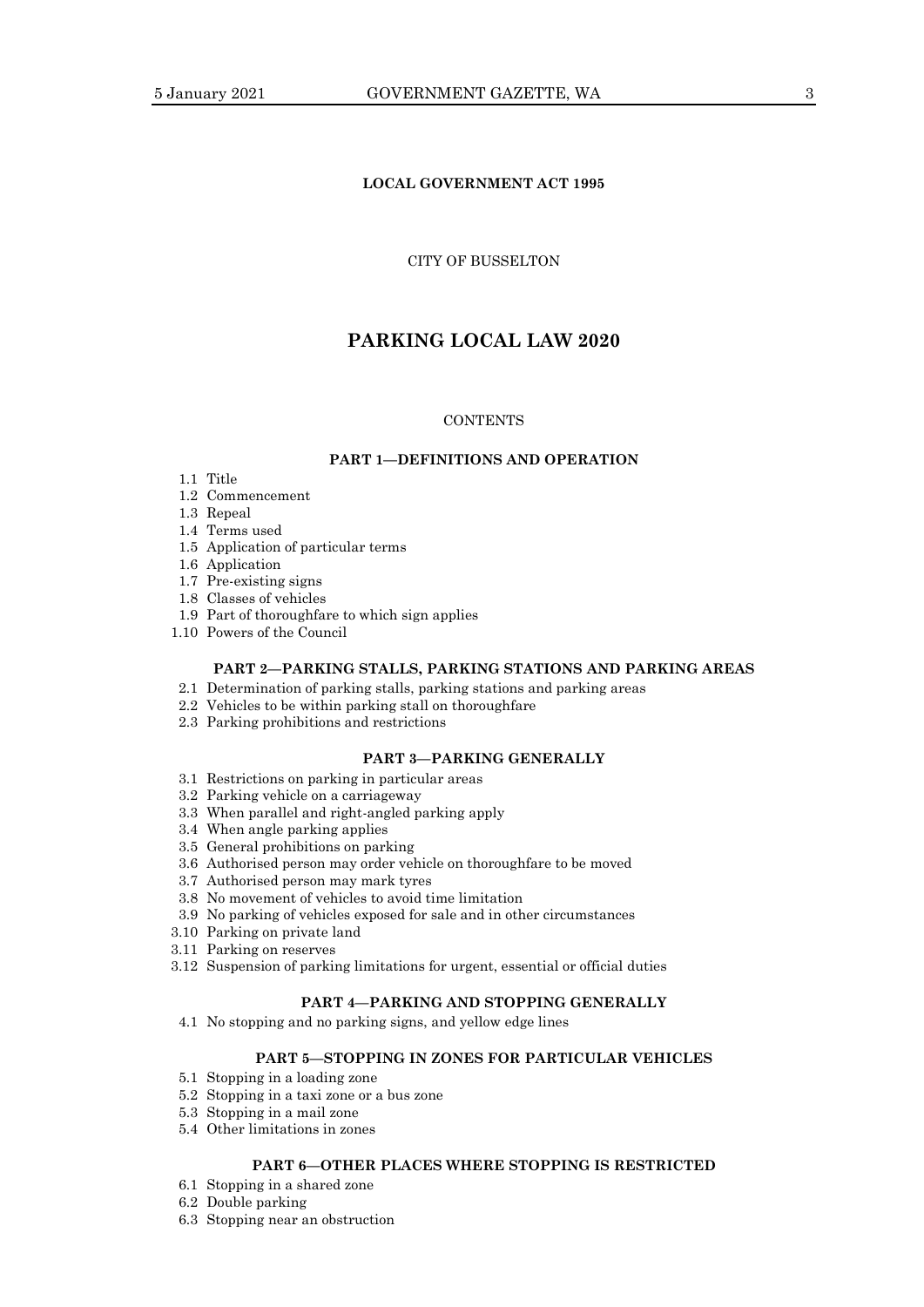- 6.4 Stopping on a bridge or in a tunnel, etc.
- 6.5 Stopping on crests, curves, etc.
- 6.6 Stopping near a fire hydrant etc
- 6.7 Stopping at or near a bus stop
- 6.8 Stopping on a path, median strip, or traffic island
- 6.9 Stopping on verge
- 6.10 Obstructing access to and from a path, driveway, etc.
- 6.11 Stopping near a letter box
- 6.12 Stopping on a carriageway—heavy and long vehicles
- 6.13 Stopping on a carriageway with a bicycle parking sign
- 6.14 Stopping on a carriageway with motor cycle parking sign

## **PART 7—MISCELLANEOUS**

- 7.1 Removal of notices on vehicle
- 7.2 Unauthorised signs and defacing of signs
- 7.3 Signs must be complied with
- 7.4 General provisions about signs
- 7.5 Special purpose and emergency vehicles
- 7.6 Vehicles not to obstruct a public place

## **PART 8—ENFORCEMENT**

- 8.1 Legal proceedings
- 8.2 Offences and penalties

## **SCHEDULE 1—PARKING REGION**

## **SCHEDULE 2—PRESCRIBED OFFENCES**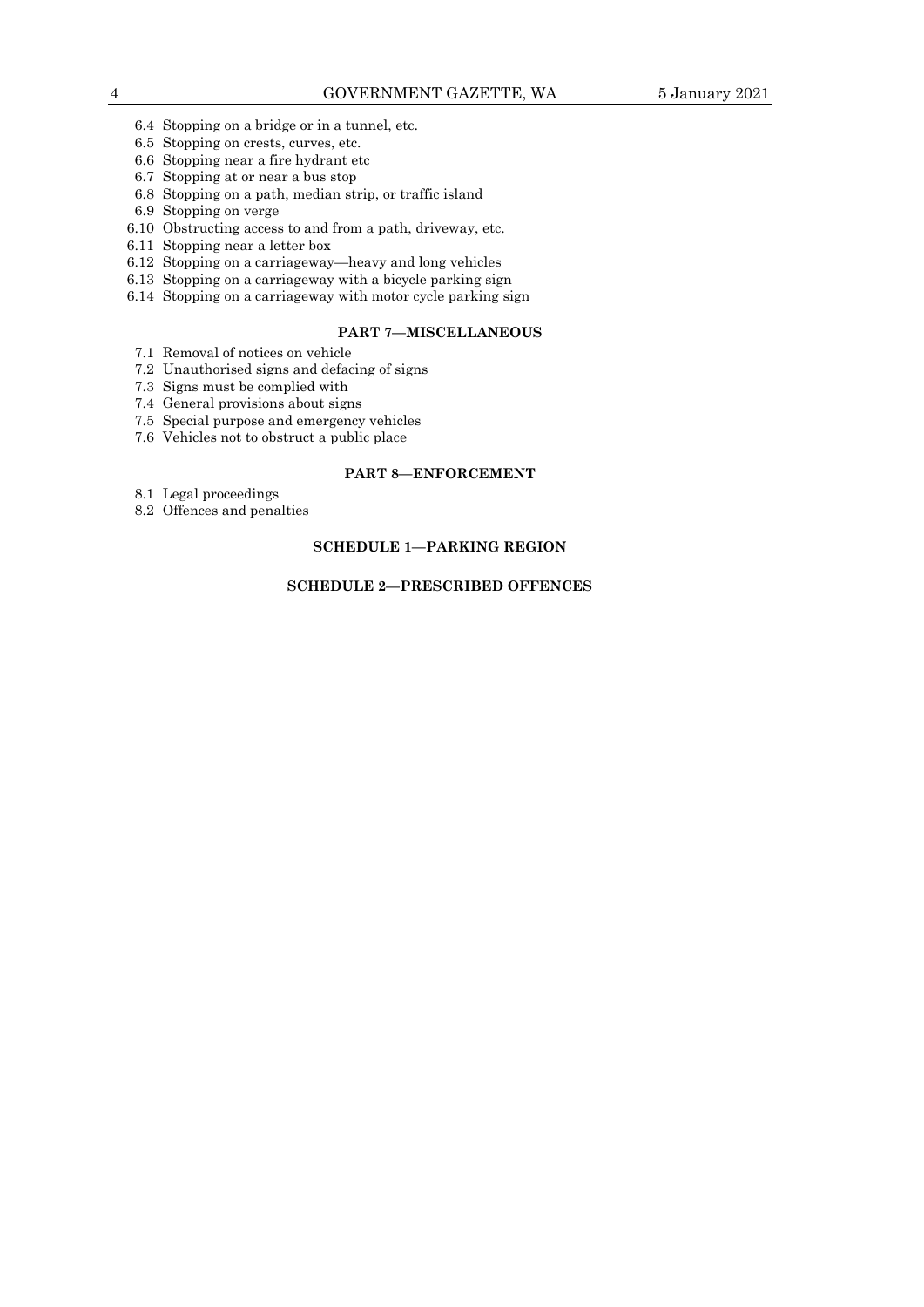## **LOCAL GOVERNMENT ACT 1995**

## CITY OF BUSSELTON

## **PARKING LOCAL LAW 2020**

Under the powers conferred by the *Local Government Act 1995* and under all powers enabling it, the Council of the City of Busselton resolved on 25 November 2020 to make the following local law.

#### **PART 1—Preliminary**

## **1.1 Title**

This is the *City of Busselton Parking Local Law 2020*.

#### **1.2 Commencement**

This local law comes into operation 14 days after it is published in the *Government Gazette*.

#### **1.3 Repeal**

The Shire *of Busselton Parking Local Law 2011,* published in the *Government Gazette* on 30 November 2011, is repealed.

#### **1.4 Terms used**

In this local law, unless the contrary intention appears—

*Act* means the *Local Government Act 1995*;

*authorised person* means a person appointed by the Council or the CEO, under section 9.10 of the Act, to perform any of the functions of an authorised person under this local law;

*authorised vehicle* means a vehicle authorised by the CEO or an authorised person, or under any written law, to be parked on a thoroughfare or parking facility;

*bicycle* has the meaning given in the Code;

*bicycle path* has the meaning given in the Code;

*bus* has the meaning given in the Code;

*bus embayment* has the meaning given in the Code;

*bus stop* has the meaning given in the Code;

*bus zone* has the meaning given in the Code;

*caravan* has the meaning given in the *Caravans Parks and Camping Grounds Act 1995*;

*carriageway* means—

- (a) a portion of thoroughfare that is improved, designed or ordinarily used for vehicular traffic and includes the shoulders, and areas, including embayments, at the side or centre of the carriageway, used for the stopping or parking of vehicles; and
- (b) where a thoroughfare has 2 or more of those portions divided by a median strip, the expression means each of those portions, separately;

*centre* in relation to a carriageway, means a line or a series of lines, marks or other indications—

- (a) for a 2-way carriageway—placed so as to delineate vehicular traffic travelling in different directions; or
- (b) in the absence of any such lines, marks or other indications—the middle of the main, travelled portion of the carriageway;

*children's crossing* has the meaning given in the Code;

*CEO* means the Chief Executive Officer of the local government;

*City* means the City of Busselton;

*Code* means the *Road Traffic Code 2000*;

*commercial vehicle*—

(a) means a motor vehicle constructed for the conveyance of goods or merchandise, or for the conveyance of materials used in any trade, business, industry or work whatsoever, other than a motor vehicle for the conveyance of passengers; and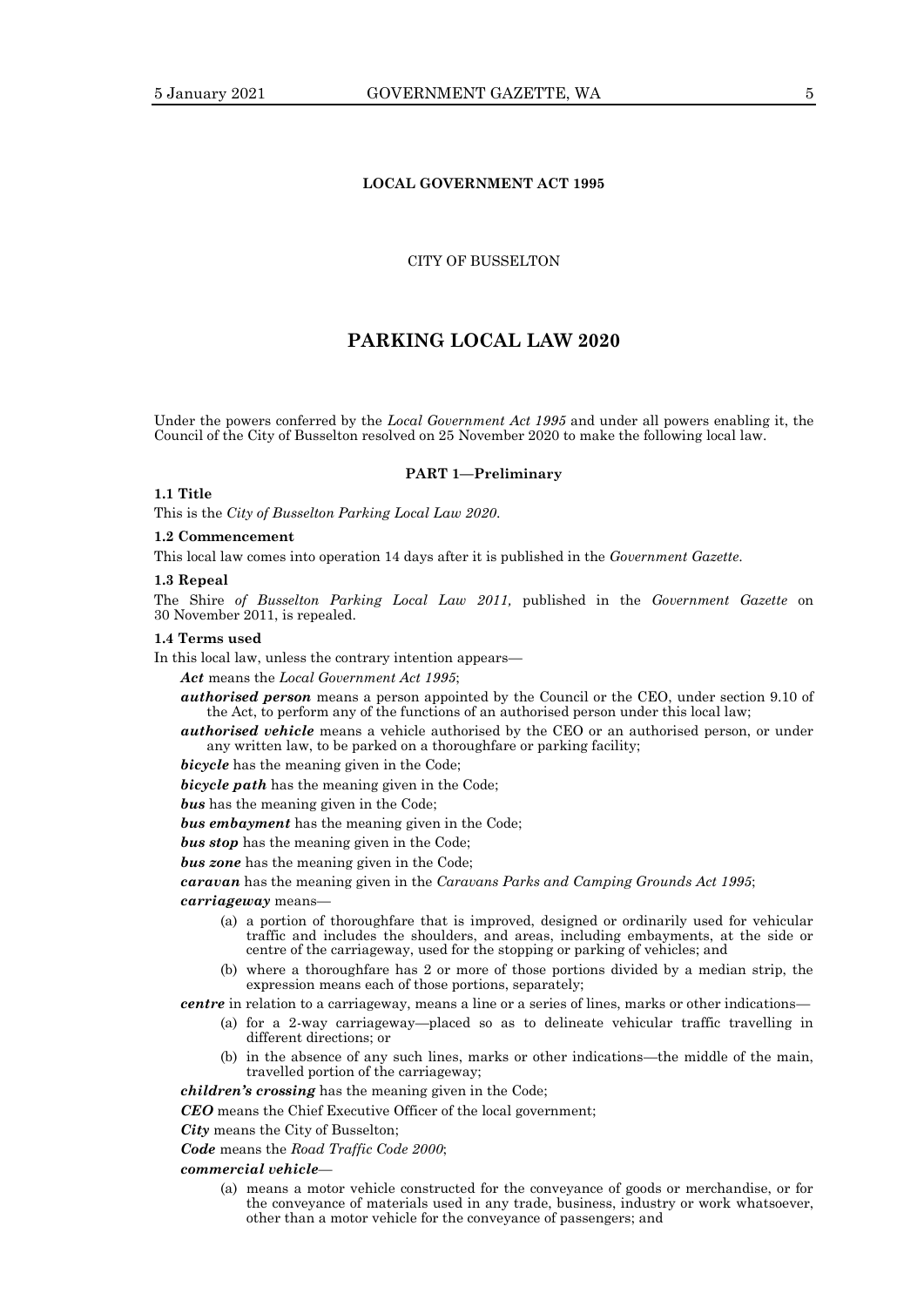(b) includes any motor vehicle that is designed primarily for the carriage of persons, but which has been fitted or adapted for the conveyance of the goods, merchandise or materials referred to, and is in fact used for that purpose;

*Council* means the Council of the local government;

*disability parking permit* has the meaning given in the *Local Government (Parking for People with Disabilities) Regulations 2014;*

*district* means the district of the local government;

*driver* means any person driving or in control of a vehicle;

*edge line* for a carriageway means a line marked along the carriageway at or near the far left or the far right of the carriageway;

*emergency vehicle* has the meaning given in the Code;

*footpath* has the meaning given in the Code;

*GVM* (which stands for 'gross vehicle mass'), in relation to a vehicle, has the meaning given in the *Road Traffic (Vehicles) Act 2012;*

*loading zone* means a parking stall which is set aside for use by commercial vehicles if there is a sign referable to that stall marked 'loading zone';

*local government* means the City of Busselton;

*mail zone* has the meaning given in the Code;

*median strip* has the meaning given in the Code;

*motor cycle* has the meaning given in the Code;

*motor vehicle* means a self-propelled vehicle that is not operated on rails; and the expression includes a trailer, semi-trailer or caravan while attached to a motor vehicle, but does not include a power assisted pedal cycle;

*no parking area* has the meaning given in the Code;

*no parking sign* means a sign with—

- (a) the words 'no parking' in red letters on a white background; or
- (b) the letter 'P' within a red annulus and a red diagonal line across it on a white background;

*no stopping area* has the meaning given in the Code;

*no stopping sign* means a sign with—

- (a) the words 'no stopping' or 'no standing' in red letters on a white background; or
- (b) the letter 'S' within a red annulus and a red diagonal line across it on a white background;

*occupier* has the meaning given in the Act;

#### *owner***—**

- (a) where used in relation to a vehicle licensed under the *Road Traffic (Vehicles) Act 2012*, means the person in whose name the vehicle has been registered under that Act;
- (b) where used in relation to any other vehicle, means the person who owns, or is entitled to possession of, that vehicle; and
- (c) where used in relation to land, has the meaning given to it by the Act;

*park* has the meaning given in the Code;

*parking area* has the meaning given in the Code;

*parking facilities*—

- (a) means land, buildings, shelters, parking stations, parking stalls and other facilities open to the public generally for the parking of vehicles with or without charge; and
- (b) includes signs, notices and facilities used in connection with the parking of vehicles;

*parking region* means the area described in Schedule 1;

- *parking stall* means a section or part of a thoroughfare or parking station which is marked or defined by painted lines, metallic studs, coloured bricks or pavers or similar devices for the purpose of indicating where a vehicle may be parked;
- *parking station* means any land or structure provided for the purpose of accommodating vehicles with or without charge;

*pedestrian crossing* has the meaning given in the Code;

*public place* means any place to which the public has access whether or not that place is on private property;

*reser***ve** means any land—

- (a) which belongs to the local government;
- (b) of which the local government is the management body under the *Land Administration Act 1997*; or
- (c) which is an 'otherwise unvested facility' within the meaning of section 3.53 of the Act;

*Road Traffic Act* means the *Road Traffic Act 1974*;

*Schedule* means a Schedule to this local law;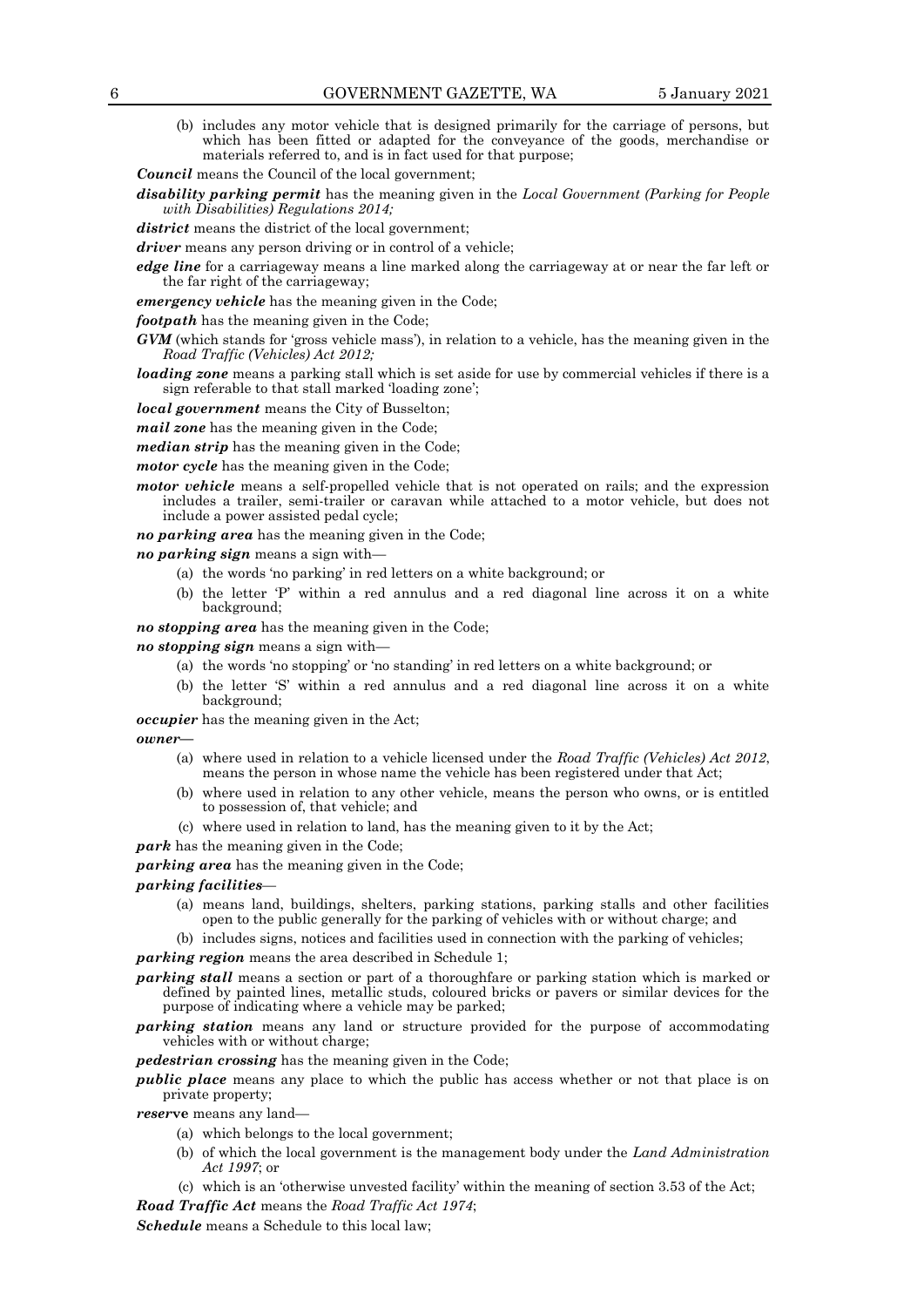*shared zone* has the meaning given in the Code;

- *sign* includes a traffic sign, inscription, road marking, mark, structure or device, on which may be shown words, numbers, expressions or symbols, that is—
	- (a) approved by the CEO or an authorised person; and
	- (b) placed on or near a thoroughfare or within a parking station or reserve for the purpose of prohibiting, regulating, guiding, directing or restricting the parking and stopping of vehicles;

*special purpose vehicle* has the meaning given in the Code;

*stop*, in relation to a vehicle, has the meaning given in the Code;

*symbol* includes any symbol specified by Australian Standard 1742.11-1999 and any symbol specified from time to time by Standards Australia for use in the regulation of parking and any reference to the wording of any sign in this local law is taken to include a reference to the corresponding symbol;

*taxi* has the meaning given in the Code;

*taxi zone* has the meaning given in the Code;

*thoroughfare* has the meaning given in the Act;

*traffic island* has the meaning given in the Code;

*trailer* has the meaning given in the Code;

*vehicle* has the meaning given in the *Road Traffic (Administration) Act 2008*; and

*verge* means the portion of a thoroughfare which lies between the boundary of a carriageway and the adjacent property line, but does not include a footpath.

#### **1.5 Application of particular terms**

(1) For the purposes of the application of the terms '**no parking area**' and '**parking area**', an arrow inscribed on a traffic sign erected at an angle to the boundary of the carriageway is taken to be pointing in the direction in which it would point, if the signs were turned at an angle of less than 90 degrees until parallel with the boundary.

(2) Unless the context otherwise requires, where a term is used, but not defined, in this local law, and that term is defined in the Road Traffic Act, the *Road Traffic (Administration) Act 2008*, the *Road Traffic (Vehicles) Act 2012* or in the Code, then the term is to have the meaning given in one of those Acts or the Code.

#### **1.6 Application**

(1) Subject to subclause (2), this local law applies to the parking region.

(2) This local law does not apply to a parking facility or a parking station that is not occupied by the local government, unless the local government and the owner or occupier of that facility or station have agreed in writing that this local law will apply to that facility or station.

(3) The agreement referred to in subclause (2) may be made on such terms and conditions as the parties may agree.

#### **1.7 Pre-existing signs**

(1) A sign that—

- (a) was erected by the local government or the Commissioner of Main Roads before the commencement of this local law; and
- (b) relates to the parking of vehicles within the parking region,

is taken to have been erected by the local government under this local law.

(2) An inscription, word, number, expression or symbol on a sign referred to in subclause (1) operates and has effect according to its tenor.

(3) Where an inscription, word, number, expression or symbol relates to the stopping of vehicles, it is taken to operate and have effect as if it related to the parking of vehicles.

(4) Parts 2, 3, 4 and 5 of this local law do not apply to a bicycle parked at a bicycle rail or bicycle rack.

#### **1.8 Classes of vehicles**

For the purposes of this local law, vehicles are divided into classes as follows—

- (a) buses;
- (b) commercial vehicles;
- (c) motorcycles and bicycles;
- (d) taxis; and
- (e) all other vehicles.

## **1.9 Part of thoroughfare to which sign applies**

Where under this local law the parking of vehicles in a thoroughfare is controlled by a sign, the sign is to be read as applying to that part of the thoroughfare which—

- (a) lies beyond the sign;
- (b) lies between the sign and the next sign beyond that sign; and
- (c) is on that side of the thoroughfare nearest to the sign.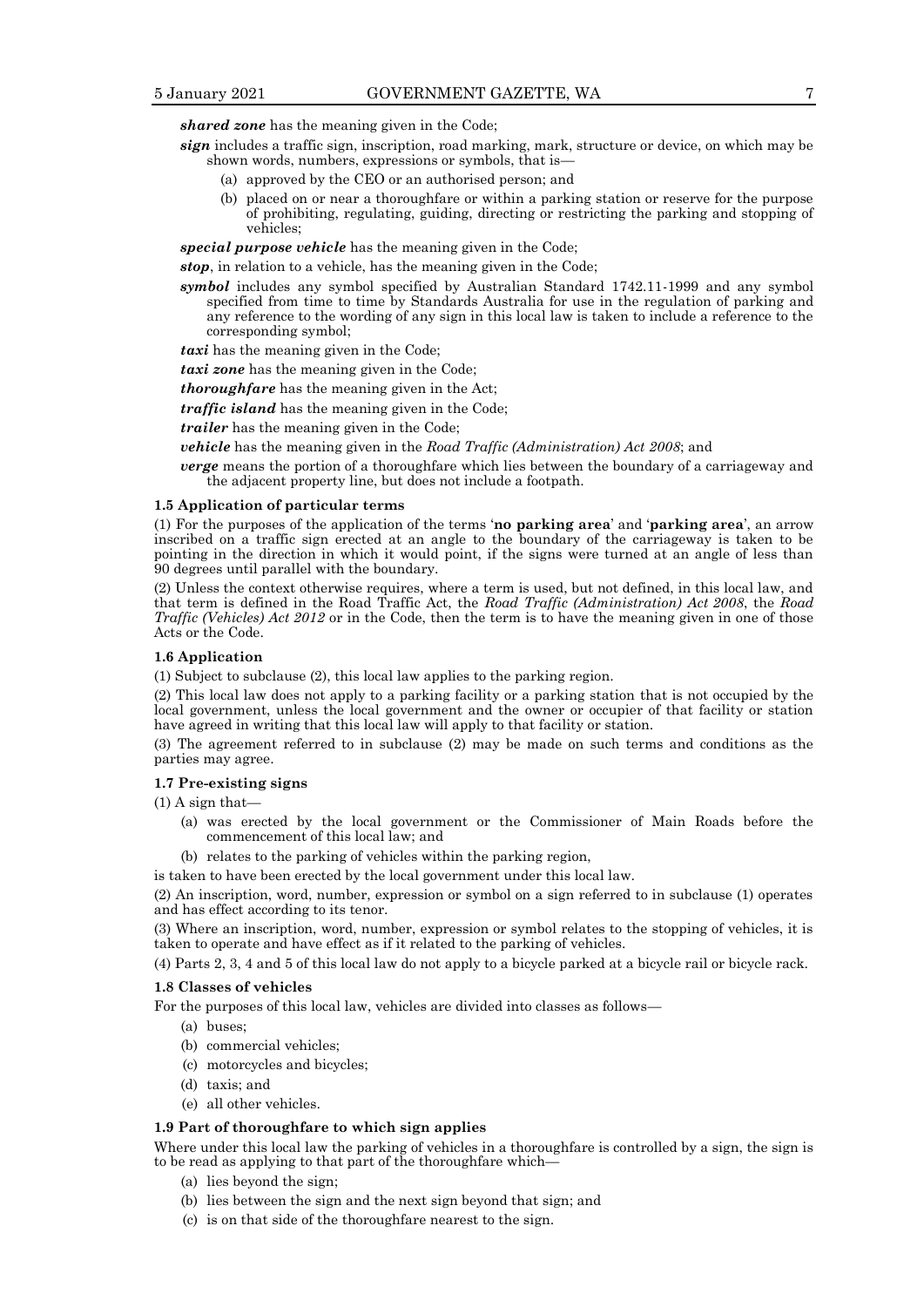#### **1.10 Powers of the Council**

The Council may prohibit or regulate, by signs or otherwise, the stopping or parking of any vehicle or any class of vehicles in any part of the parking region but must do so consistently with this local law.

## **PART 2—PARKING STALLS, PARKING STATIONS AND PARKING AREAS**

#### **2.1 Determination of parking stalls, parking stations and parking areas**

- (1) The Council may by resolution constitute, determine or vary—
	- (a) parking stalls;
	- (b) parking stations;
	- (c) parking areas;
	- (d) no parking areas;
	- (e) no stopping areas;
	- (f) permitted time and conditions of parking in parking stalls, parking stations and parking areas which may vary with the locality;
	- (g) permitted classes of vehicles which may park in parking stalls, parking areas and parking stations;
	- (h) permitted classes of persons who may park in specified parking stalls, parking stations and parking areas; and
	- (i) the manner of parking in parking stalls, parking stations and parking areas.

(2) Where the Council makes a determination under subclause (1), the CEO must give local public notice of, and erect signs to give effect to, the determination.

#### **2.2 Vehicles to be within parking stall**

(1) Subject to subclauses (2), (3) and (4), a person must not park a vehicle in a parking stall otherwise than—

- (a) parallel to and as close to the kerb as is practicable;
- (b) wholly within the stall; and
- (c) if in a thoroughfare, headed in the direction of the movement of traffic on the side of the thoroughfare in which the stall is situated.

(2) Subject to subclause (3), where a parking stall is set out otherwise than parallel to the kerb, then a person must park a vehicle in that stall wholly within it.

(3) If a vehicle is too long or too wide to fit completely within a single parking stall then the person parking the vehicle must do so within the minimum number of parking stalls needed to park that vehicle.

(4) A person must not park a vehicle partly within and partly outside a parking area.

## **2.3 Parking prohibitions and restrictions**

(1) A person must not—

- (a) park a vehicle so as to obstruct an entrance to or an exit from a parking station, or an access way within a parking station;
- (b) except with the permission of the CEO or an authorised person, park a vehicle on any part of a parking station contrary to a sign referable to that part;
- (c) permit a vehicle to park on any part of a parking station, if an authorised person directs the driver of such vehicle to move the vehicle; or
- (d) park or attempt to park a vehicle in a parking stall in which another vehicle is parked, but this paragraph does not prevent the parking of a motorcycle and a bicycle together in a stall marked 'M/C', if the bicycle is parked in accordance with subclause (2).

(2) Despite subclause (1)(b), a driver may park a vehicle in a permissive parking stall or station (except in a parking area for people with disabilities) for twice the length of time allowed, provided that—

- (a) the driver's vehicle displays a current disability parking permit; and
- (b) a disabled person to which that disability parking permit relates is either the driver of the vehicle or a passenger in the vehicle.

## **PART 3—PARKING GENERALLY**

## **3.1 Restrictions on parking in particular areas**

(1) Subject to subclause (3), a person must not park a vehicle in a thoroughfare or part of a thoroughfare, or part of a parking station—

- (a) if by a sign it is set apart for the parking of vehicles of a different class;
- (b) if by a sign it is set apart for the parking of vehicles by persons of a different class; or
- (c) during any period when the parking of vehicles is prohibited by a sign.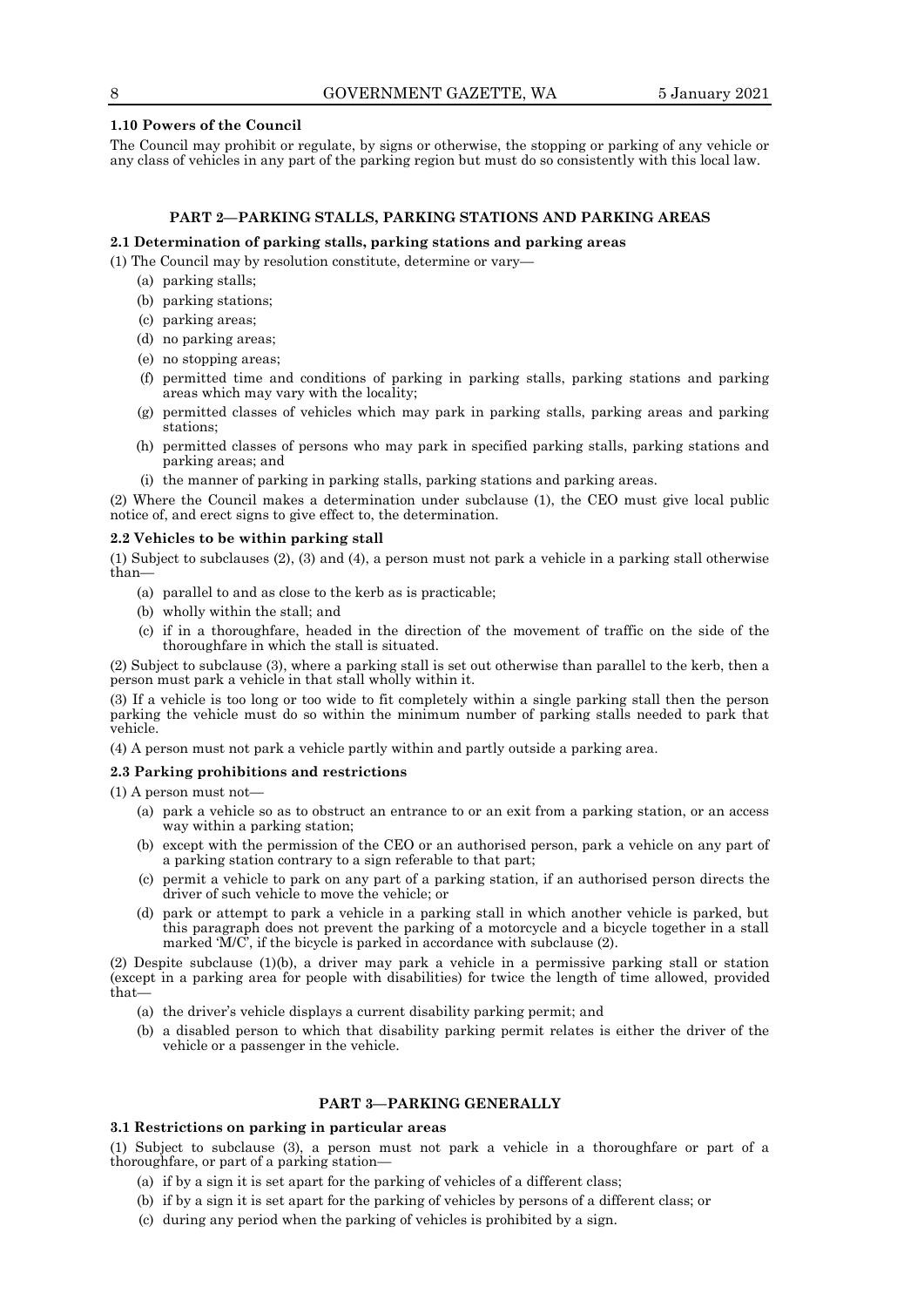(2) Subclause (3) applies to a driver if—

- (a) the driver's vehicle displays a current disability parking permit; and
- (b) a person with a disability to which the disability parking permit relates is either the driver of the vehicle or a passenger in the vehicle.

(3) The driver may park a vehicle in a thoroughfare, part of a thoroughfare or part of a parking station, except in a thoroughfare or a part of a thoroughfare or part of a parking station to which a disabled parking sign relates, for twice the period indicated on the sign.

(4) A person must not park a vehicle—

- (a) in a no parking area;
- (b) in a parking area, except in accordance with both the signs associated with the parking area and with this local law; or
- (c) in a stall marked 'M/C' unless it is a motorcycle without a sidecar or a trailer, or it is a bicycle.

(5) A person must not, without the permission of the CEO or an authorised person, park a vehicle in an area designated by a sign stating 'authorised vehicles only'.

#### **3.2 Parking vehicle on a carriageway**

(1) A person parking a vehicle on a carriageway other than in a parking stall must park it—

- (a) in the case of a two-way carriageway, so that it is as near as practicable to and parallel with, the left boundary of the carriageway and headed in the direction of the movement of traffic on the side of the thoroughfare on which the vehicle is parked;
- (b) in the case of a one-way carriageway, so that it is as near as practicable to and parallel with either boundary of the carriageway and headed in the direction of the movement of traffic on the side of the thoroughfare on which the vehicle is parked;
- (c) so that at least 3 metres of the width of the carriageway lies between the vehicle and the farther boundary of the carriageway, or any continuous line or median strip, or between the vehicle and a vehicle parked on the farther side of the carriageway;
- (d) so that the front and the rear of the vehicle respectively is not less than 1 metre from any other vehicle, except a bicycle, or a motorcycle without a trailer, parked in accordance with this local law; and
- (e) so that it does not obstruct any vehicle on the carriageway,

unless otherwise indicated on a sign or by marks on the carriageway.

(2) In this clause, 'continuous dividing line' means—

- (a) a single continuous dividing line only;
- (b) a single continuous dividing line to the left or right of a broken dividing line; or
- (c) 2 parallel continuous dividing lines.

#### **3.3 When parallel and right-angled parking apply**

Where a traffic sign associated with a parking area is not inscribed with the words 'angle parking' (or with an equivalent symbol depicting this purpose), then unless a sign associated with the parking area indicates, or marks on the carriageway indicate, that vehicles have to park in a different position, where the parking area is—

- (a) adjacent to the boundary of a carriageway, a person parking a vehicle in the parking area must park it as near as practicable to and parallel with that boundary; and
- (b) at or near the centre of the carriageway, a person parking a vehicle in that parking area must park it at approximately right angles to the centre of the carriageway.

#### **3.4 When angle parking applies**

(1) This clause does not apply to—

- (a) a passenger vehicle or a commercial vehicle with a mass including any load, of over 3 tonnes; or
- (b) a person parking either a motor cycle without a trailer, or a bicycle.

(2) Where a sign associated with a parking area is inscribed with the words 'angle parking' (or with an equivalent symbol depicting this purpose), a person parking a vehicle in the area must park the vehicle at an angle of approximately 45 degrees to the centre of the carriageway unless otherwise indicated by the inscription on the parking sign or by marks on the carriageway.

#### **3.5 General prohibitions on parking**

(1) This clause does not apply to a vehicle that is permitted to be parked in a parking stall or to a bicycle in a bicycle rack.

(2) Subclauses (3)(c), (e) and (g) do not apply to a vehicle that is permitted to be parked in a bus embayment.

(3) Subject to any law relating to intersections with traffic control signals, a person must not park a vehicle so that any portion of the vehicle is—

- (a) between any other stationary vehicles and the centre of the carriageway;
- (b) on or adjacent to a median strip;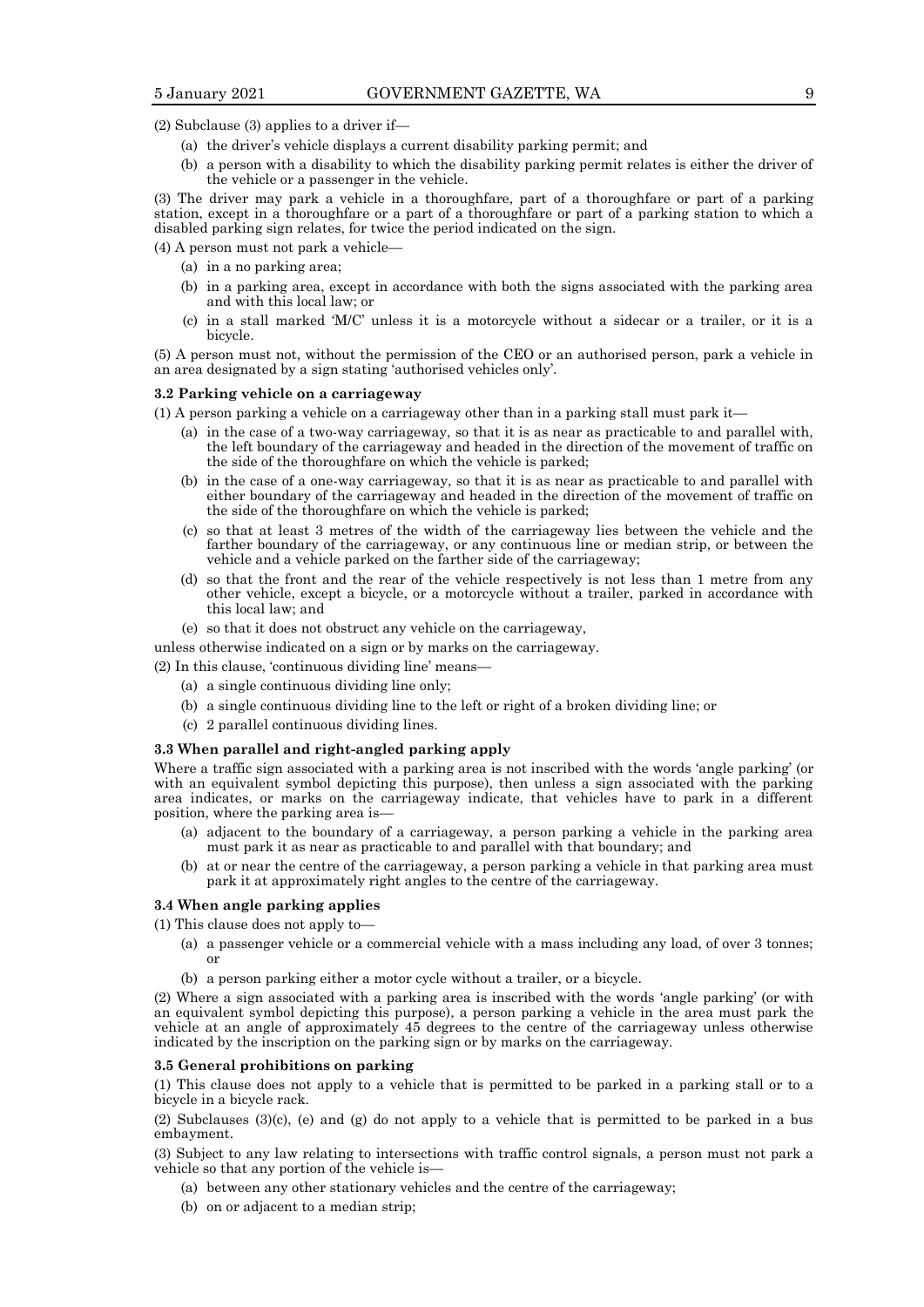- (c) obstructing a right of way, private drive or carriageway or so close as to deny a vehicle reasonable access to or egress from the right of way, private drive or carriageway;
- (d) alongside or opposite any excavation, works, hoarding, scaffolding or obstruction on the carriageway, if the vehicle would obstruct traffic;
- (e) on or within 10 metres of any portion of a carriageway bounded by a traffic island;
- (f) on any footpath or pedestrian crossing;
- (g) between the boundaries of a carriageway and any double longitudinal line consisting of 2 continuous lines or between a double longitudinal line consisting of a continuous line and a broken or dotted line and the boundary of a carriageway nearer to the continuous line, unless there is a distance of at least 3 metres clear between the vehicle and the double longitudinal line;
- (h) on an intersection, except adjacent to a carriageway boundary that is not broken by an intersecting carriageway;
- (i) within 1 metre of a fire hydrant or fire plug, or of any sign or mark indicating the existence of a fire hydrant or fire plug;
- (j) within 3 metres of a public letter pillar box, unless the vehicle is being used for the purposes of collecting postal articles from the pillar box; or
- (k) within 10 metres of the nearer property line of any thoroughfare intersecting the thoroughfare on the side on which the vehicle is parked,

unless a sign or markings on the carriageway indicate otherwise.

(4) A person must not park a vehicle so that any portion of the vehicle is within 10 metres of the departure side of—

- (a) a sign inscribed with the words 'Bus Stop' or 'Hail Bus Here' (or with equivalent symbols depicting these purposes) unless the vehicle is a bus stopped to take up or set down passengers; or
- (b) a children's crossing or pedestrian crossing.

(5) A person must not park a vehicle so that any portion of the vehicle is within 20 metres of the approach side of—

- (a) a sign inscribed with the words 'Bus Stop' or 'Hail Bus Here' (or with equivalent symbols depicting these purposes) unless the vehicle is a bus stopped to take up or set down passengers;
- (b) a children's crossing or pedestrian crossing.

(6) A person must not park a vehicle so that any portion of the vehicle is within 20 metres of either the approach side or the departure side of the nearest rail of a railway level crossing.

## **3.6 Authorised person may order vehicle on thoroughfare to be moved**

The driver of a vehicle must not park, or continue to park, that vehicle on any part of a thoroughfare in contravention of this local law after an authorised person has directed the driver to move it.

#### **3.7 Authorised person may mark tyres**

(1) An authorised person may mark the tyres of a vehicle parked in a parking facility with chalk or any other non-indelible substance for a purpose connected with or arising out of his or her duties or powers.

(2) A person must not remove a mark made by an authorised person so that the purpose of the affixing of the mark is defeated or likely to be defeated.

## **3.8 No movement of vehicles to avoid time limitation**

(1) Where the parking of vehicles in a parking facility is permitted for a limited time, a person must not move a vehicle within the parking facility so that the total time of parking exceeds the maximum time allowed for parking in the parking facility.

(2) Where the parking of vehicles in a thoroughfare is permitted for a limited time, a person must not move a vehicle along that thoroughfare so that the total time of parking exceeds the maximum time permitted, unless the vehicle has first been removed from the thoroughfare for at least 2 hours.

#### **3.9 No parking of vehicles exposed for sale and in other circumstances**

A person must not park a vehicle on any portion of a thoroughfare—

- (a) for the purpose of exposing it for sale;
- (b) if that vehicle is a motor vehicle which is not licensed under the *Road Traffic (Vehicles) Act 2012*;
- (c) if that vehicle is a trailer or a caravan unattached to a motor vehicle; or
- (d) for the purpose of effecting repairs to it, other than the minimum repairs necessary to enable the vehicle to be moved to a place other than a thoroughfare.

#### **3.10 Parking on private land**

(1) In this clause a reference to 'land' does not include land—

- (a) which belongs to the local government;
- (b) of which the local government is the management body under the *Land Administration Act 1997*;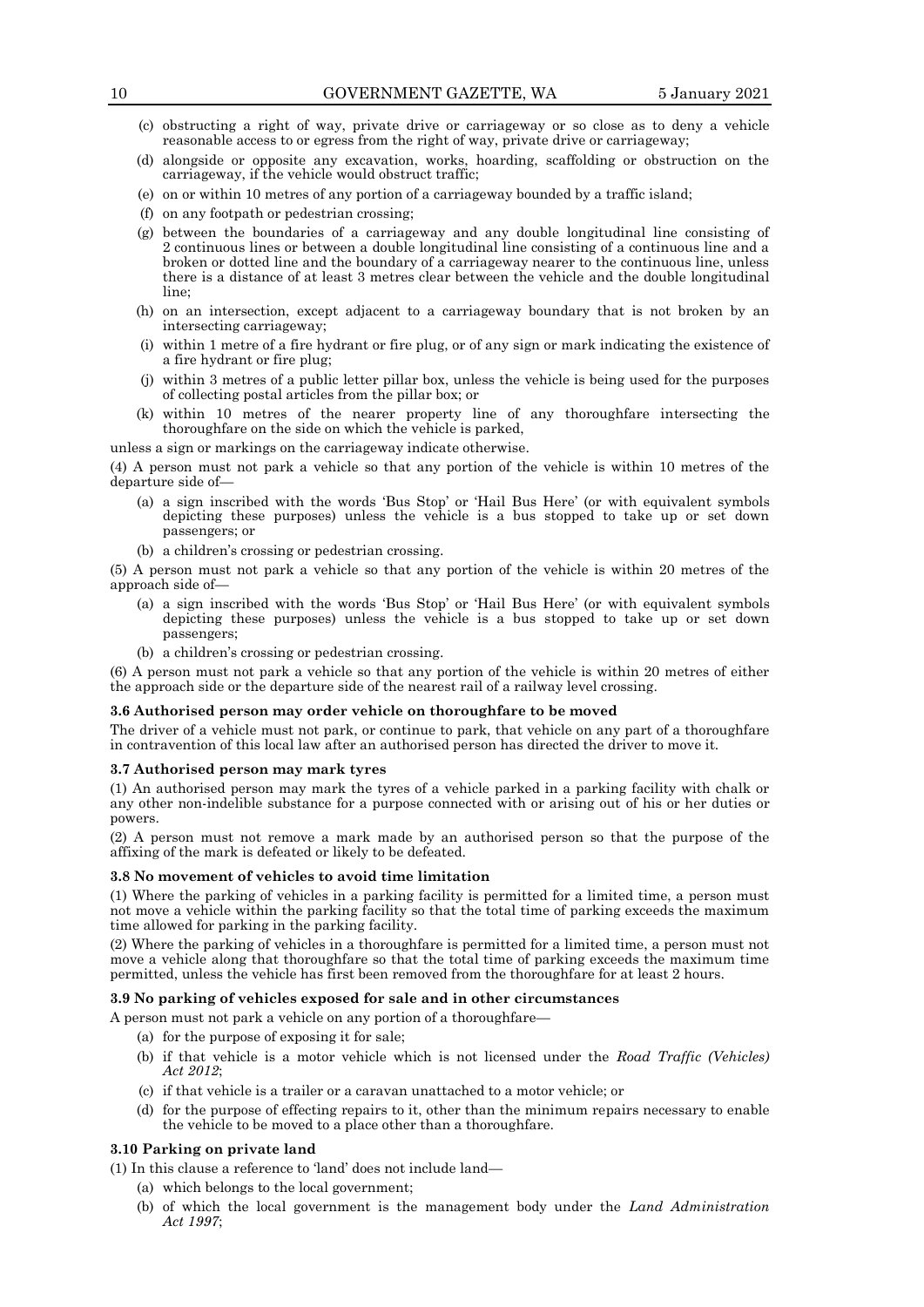- (c) which is an 'otherwise unvested facility' within section 3.53 of the Act; or
- (d) which is the subject of an agreement referred to in clause 1.6(2).

(2) A person must not park a vehicle on land without the consent of the owner or occupier of the land on which the vehicle is parked.

(3) Where the owner or occupier of the land, by a sign referable to that land or otherwise, consents to the parking of vehicles of a specified class or classes on the land for a limited period, a person must not park a vehicle on the land otherwise than in accordance with the consent.

#### **3.11 Parking on reserves**

A person, other than an employee of the local government in the course of his or her duties or a person authorised by the local government, must not drive or park a vehicle on or over any portion of a reserve other than on an area specifically set aside for that purpose.

#### **3.12 Suspension of parking limitations for urgent, essential or official duties**

(1) Where by a sign the parking of vehicles is permitted for a limited time on a portion of a thoroughfare or parking facility, the CEO or an authorised person may, subject to the Code, permit a person to park a vehicle in that portion of the thoroughfare or parking facility for longer than the permitted time to enable the person to carry out urgent, essential or official duties.

(2) Where permission is granted under subclause (1) the CEO or an authorised person may, for the duration of that permission, prohibit the use by any other vehicle of that portion of the thoroughfare or parking facility to which the permission relates.

#### **PART 4—STOPPING GENERALLY**

## **4.1 No stopping and no parking signs, and yellow edge lines**

(1) In this clause, 'unattended', in relation to a vehicle, means that the driver of the vehicle has left the vehicle and the driver is more than 3 metres from the closest point to the vehicle.

(2) A driver must not stop on a length of carriageway, or in an area, to which a 'no stopping' sign applies.

(3) A driver must not stop on a length of carriageway, or in an area, to which a 'no parking' sign applies, unless the driver is—

- (a) dropping off, or picking up, passengers or goods;
- (b) does not leave the vehicle unattended; and
- (c) completes the dropping off, or picking up, of the passengers or goods within 2 minutes of stopping and drives on.

(4) A driver must not stop at the side of a carriageway marked with a continuous yellow edge line.

## **PART 5—STOPPING IN ZONES FOR PARTICULAR VEHICLES**

## **5.1 Stopping in a loading zone**

A person must not stop a vehicle in a loading zone unless it is—

- (a) a motor vehicle used for commercial or trade purposes engaged in the picking up or setting down of goods; or
- (b) a motor vehicle taking up or setting down passengers,

but, in any event, must not remain in that loading zone—

- (c) for longer than a time indicated on the 'loading zone' sign; or
- (d) longer than 30 minutes (if no time is indicated on the sign).

#### **5.2 Stopping in a taxi zone or a bus zone**

(1) A driver must not stop in a taxi zone, unless the driver is driving a taxi.

(2) A driver must not stop in a bus zone unless the driver is driving a public bus, or a bus of a type that is permitted to stop at the bus zone by information on or with the 'bus zone' sign applying to the bus zone.

#### **5.3 Stopping in a mail zone**

A person must not stop a vehicle in a mail zone.

#### **5.4 Other limitations in zones**

A person must not stop a vehicle in a zone to which a traffic sign applies if stopping the vehicle would be contrary to the sign, including any limitation on the sign in respect of classes of persons or vehicles, or specific activities allowed.

#### **PART 6—OTHER PLACES WHERE STOPPING IS RESTRICTED**

#### **6.1 Stopping in a shared zone**

A driver must not stop in a shared zone unless—

(a) the driver stops at a place on a length of carriageway, or in an area, to which a parking control sign applies and the driver is permitted to stop at that place under this local law;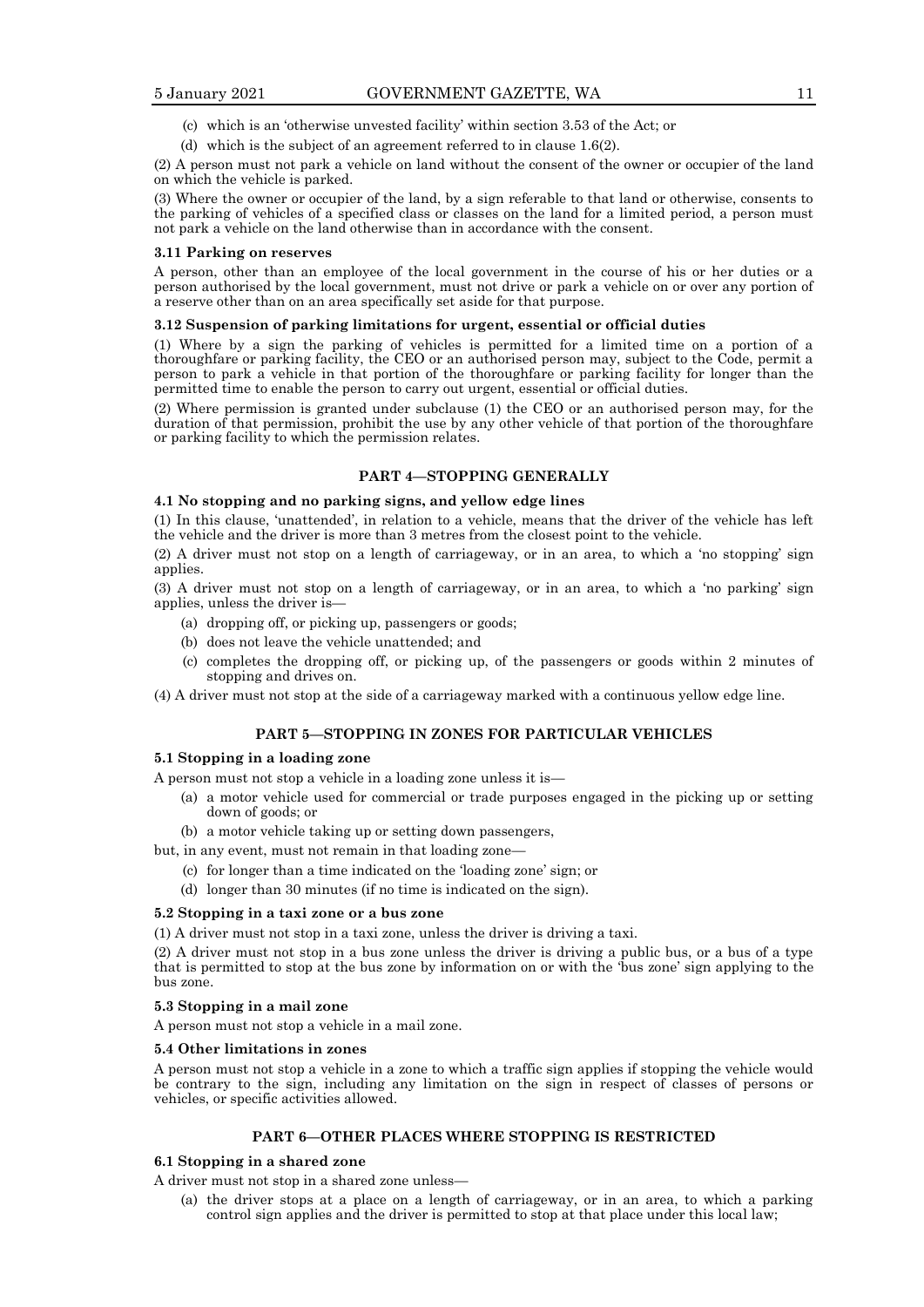- (b) the driver stops in a parking bay and the driver is permitted to stop in the parking bay under this local law;
- (c) the driver is dropping off, or picking up, passengers or goods; or
- (d) the driver is engaged in door-to-door delivery or collection of goods, or in the collection of waste or garbage.

## **6.2 Double parking**

(1) A driver must not stop a vehicle so that any portion of the vehicle is between any other stopped vehicle and the centre of the carriageway.

(2) This clause does not apply to—

- (a) a driver stopped in traffic; or
- (b) a driver angle parking on the side of the carriageway or in a median strip parking area, in accordance with this local law.

#### **6.3 Stopping near an obstruction**

A driver must not stop on a carriageway near an obstruction on the carriageway in a position that further obstructs traffic on the carriageway.

## **6.4 Stopping on a bridge or in a tunnel, etc.**

- (1) A driver must not stop a vehicle on a bridge, causeway, ramp or similar structure unless—
	- (a) the carriageway is at least as wide on the structure as it is on each of the approaches and a traffic sign does not prohibit stopping or parking; or
	- (b) the driver stops at a place on a length of carriageway, or in an area, to which a parking control sign applies and the driver is permitted to stop at that place under this local law.
- (2) A driver must not stop a vehicle in a tunnel or underpass unless—
	- (a) the carriageway is at least as wide in the tunnel or underpass as it is on each of the approaches and a traffic sign does not prohibit stopping or parking; or
	- (b) the driver of a motor vehicle stops at a bus stop, or in a bus zone or parking area marked on the carriageway, for the purpose of setting down or taking up passengers.

#### **6.5 Stopping on crests, curves, etc.**

(1) Subject to subclause (2), a driver must not stop a vehicle on, or partly on, a carriageway, in any position where it is not visible to the driver of an overtaking vehicle, from a distance of 50 metres within a built-up area, and from a distance of 150 metres outside a built-up area.

(2) A driver may stop on a crest or curve on a carriageway that is not in a built-up area if the driver stops at a place on the carriageway, or in an area, to which a sign applies and the driver is permitted to stop at that place under this local law.

## **6.6 Stopping near a fire hydrant etc**

(1) A driver must not stop a vehicle so that any portion of the vehicle is within 1 metre of a fire hydrant or fire plug, or of any sign or mark indicating the existence of a fire hydrant or fire plug, unless—

- (a) the driver is driving a public bus, and the driver stops in a bus zone or at a bus stop and does not leave the bus unattended; or
- (b) the driver is driving a taxi, and the driver stops in a taxi zone and does not leave the taxi unattended.

(2) In this clause a driver leaves the vehicle 'unattended' if the driver leaves the vehicle so the driver is over 3 metres from the closest point of the vehicle.

#### **6.7 Stopping at or near a bus stop**

(1) A driver must not stop a vehicle so that any portion of the vehicle is within 20 metres of the approach side of a bus stop, or within 10 metres of the departure side of a bus stop, unless—

- (a) the vehicle is a public bus stopped to take up or set down passengers; or
- (b) the driver stops at a place on a length of carriageway, or in an area, to which a parking control sign applies and the driver is permitted to stop at that place under this local law.

(2) In this clause—

- (a) distances are measured in the direction in which the driver is driving; and
- (b) a trailer attached to a public bus is taken to be a part of the public bus.

## **6.8 Stopping on a path, median strip, or traffic island**

The driver of a vehicle (other than a bicycle or an animal) must not stop so that any portion of the vehicle is on a path, traffic island or median strip, unless the driver—

- (a) stops in an area to which a sign applies; and
- (b) the driver is permitted to stop at that place under this local law.

## **6.9 Stopping on verge**

## (1) A person must not—

- (a) stop a vehicle (other than a bicycle);
- (b) stop a commercial vehicle or bus, or a trailer or caravan unattached to a motor vehicle; or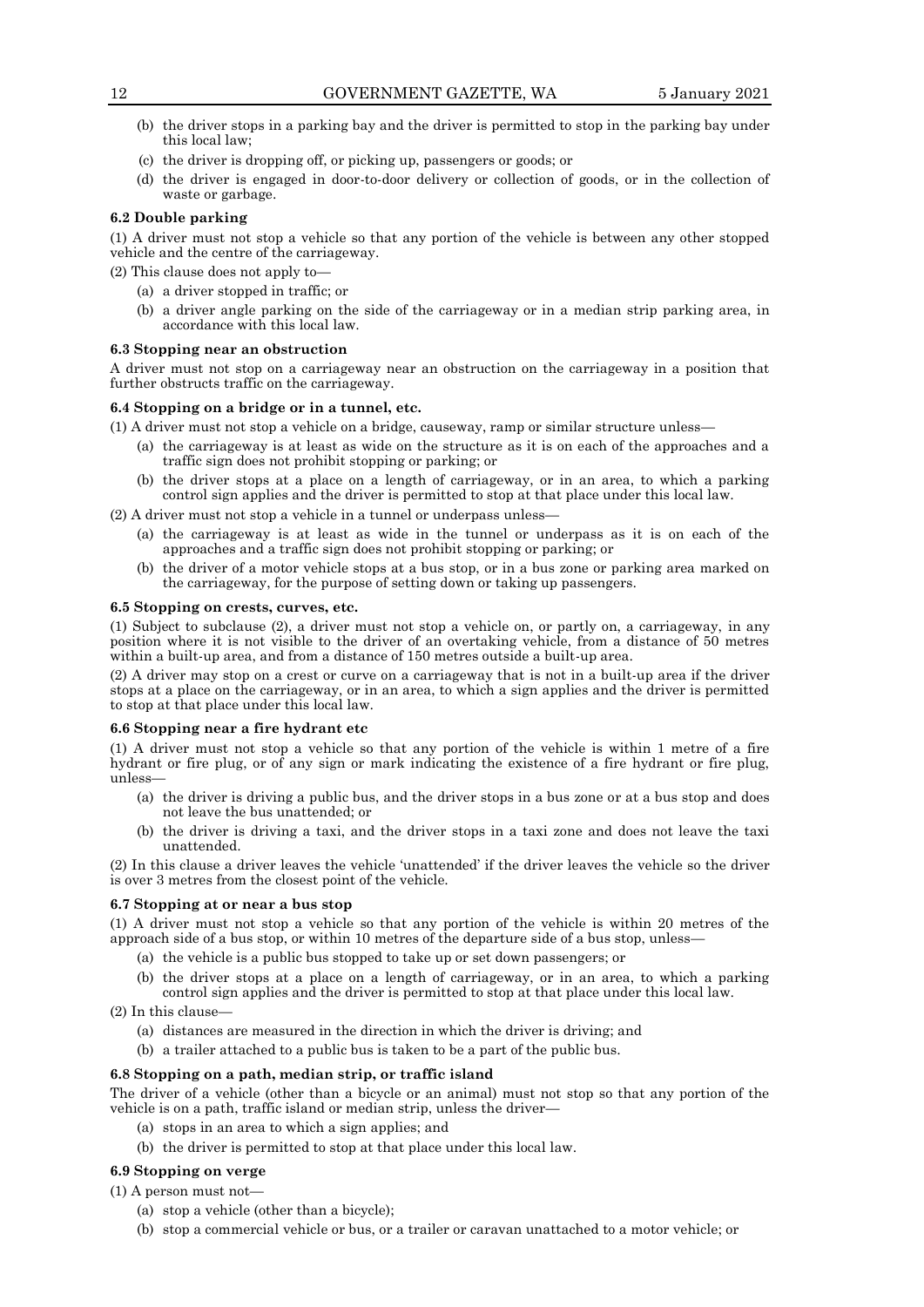(c) stop a vehicle during any period when the stopping of vehicles on that verge is prohibited by a sign adjacent and referable to that verge,

#### so that any portion of it is on a verge.

(2) Subclause (1)(a) does not apply to the person if he or she is the owner or occupier of the premises adjacent to that verge, or is a person authorised by the occupier of those premises to stop the vehicle so that any portion of it is on the verge.

(3) Subclause (1)(b) does not apply to a commercial vehicle when it is being loaded or unloaded with reasonable expedition with goods, merchandise or materials collected from or delivered to the premises adjacent to the portion of the verge on which the commercial vehicle is parked, provided no obstruction is caused to the passage of any vehicle or person using a carriageway or a path.

## **6.10 Obstructing access to and from a path, driveway, etc.**

(1) A driver must not stop a vehicle so that any portion of the vehicle is in front of a path, in a position that obstructs access by vehicles or pedestrians to or from that path, unless—

- (a) the driver is dropping off, or picking up, passengers; or
- (b) the driver stops in a parking stall and the driver is permitted to stop in the parking stall under this local law.

(2) A driver must not stop a vehicle on or across a driveway or other way of access for vehicles travelling to or from adjacent land, unless—

- (a) the driver is dropping off, or picking up, passengers; or
- (b) the driver stops in a parking stall and the driver is permitted to stop in the parking stall under this local law.

#### **6.11 Stopping near a letter box**

A driver must not stop a vehicle so that any portion of the vehicle is within 3 metres of a public letter box, unless the driver—

- (a) is dropping off, or picking up, passengers or mail; or
- (b) stops at a place on a length of carriageway, or in an area, to which a sign applies and the driver is permitted to stop at that place under this local law.

#### **6.12 Stopping on a carriageway—heavy and long vehicles**

(1) A person must not park a vehicle or any combination of vehicles, that, together with any projection on, or load carried by, the vehicle or combination of vehicles, is 7.5 metres or more in length or exceeds a GVM of 4.5 tonnes-

- (a) on a carriageway in a built-up area, for any period exceeding one hour, unless engaged in the picking up or setting down of goods; or
- (b) on a carriageway outside a built-up area, except on the shoulder of the carriageway, or in a truck bay or other area set aside for the parking of goods vehicles.

(2) Nothing in this clause affects the limitations or condition imposed by any other clause or by any local law or sign relating to the parking or stopping of vehicles.

#### **6.13 Stopping on a carriageway with a bicycle parking sign**

The driver of a vehicle (other than a bicycle) must not stop on a length of carriageway to which a 'bicycle parking' sign applies, unless the driver is dropping off, or picking up, passengers.

## **6.14 Stopping on a carriageway with motor cycle parking sign**

The driver of a vehicle must not stop on a length of carriageway, or in an area, to which a 'motor cycle parking' sign applies, or an area marked 'M/C' unless-

- (a) the vehicle is a motor cycle; or
- (b) the driver is dropping off, or picking up, passengers.

#### **PART 7—MISCELLANEOUS**

## **7.1 Removal of notices on vehicle**

A person, other than the driver of the vehicle or a person acting under the direction of the driver of the vehicle, must not remove from the vehicle any notice put on the vehicle by an authorised person.

## **7.2 Unauthorised signs and defacing of signs**

A person must not without the authority of the CEO or an authorised person—

- (a) mark, set up or exhibit a sign purporting to be or resembling a sign marked, set up or exhibited by the local government under this local law;
- (b) remove, deface or misuse a sign or property, set up or exhibited by the local government under this local law or attempt to do any such act; or
- (c) affix a board, sign, placard, notice or other thing to or paint or write on any part of a sign set up or exhibited by the local government under this local law.

#### **7.3 Signs must be complied with**

An inscription or symbol on a sign operates and has effect according to its tenor and a person contravening the direction on a sign commits an offence under this local law.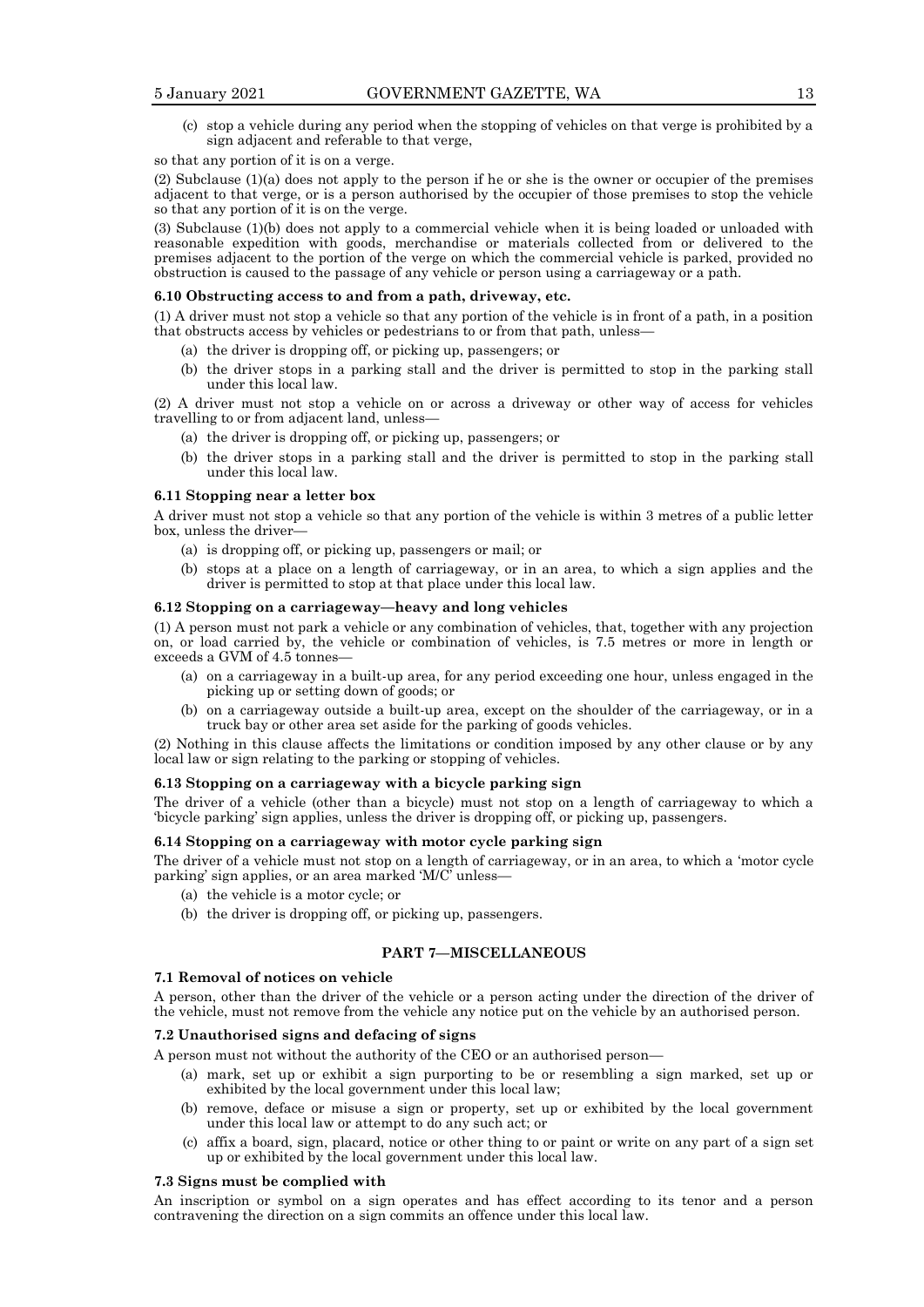## 14 GOVERNMENT GAZETTE, WA 5 January 2021

#### **7.4 General provisions about signs**

(1) A sign marked, erected, set up, established or displayed on or near a thoroughfare is, in the absence of evidence to the contrary, presumed to be a sign marked, erected, set up, established or displayed under the authority of this local law.

(2) The first 3 letters of any day of the week when used on a sign indicate that day of the week.

#### **7.5 Special purpose and emergency vehicles**

Despite anything to the contrary in this local law—

- (a) the driver of a special purpose vehicle may, only in the course of his or her duties and when it is expedient and safe to do so, stop or park the vehicle in any place at any time; and
- (b) the driver of an emergency vehicle may, in the course of his or her duties and when it is expedient and safe to do so or where he or she honestly and reasonably believes that it is expedient and safe to do so, stop or park the vehicle at any place at any time.

#### **7.6 Vehicles not to obstruct a public place**

(1) A person must not leave a vehicle, or any part of a vehicle, in a public place so that it obstructs the use of any part of that public place without the permission of the CEO or an authorised person, or unless authorised under any written law.

(2) A person does not contravene subclause (1) if the vehicle is left for a period not exceeding 24 hours.

## **PART 8—ENFORCEMENT**

#### **8.1 Legal proceedings**

Evidentiary provisions relating to offences involving vehicles are contained in Division 2 of Part 9 of the Act.

#### **8.2 Offences and penalties**

(1) A person who breaches a provision of this local law commits an offence.

(2) An offence against any provision of this local law is a prescribed offence for the purposes of section 9.16(1) of the Act.

(3) A person who commits an offence under this local law is to be liable, on conviction, to a penalty not exceeding \$5,000 and, if the offence is of a continuing nature, to an additional penalty not exceeding \$500 for each day or part of a day during which the offence has continued.

(4) The amount appearing in the final column of Schedule 2 directly opposite a clause specified in that Schedule is the modified penalty for an offence against that clause.

## *Schedule 1* PARKING REGION

————

[Clause 1.6]

The parking region is the whole of the district, but excludes the following portions of the district—

- 1. the approach and departure prohibition areas of all existing and future traffic control signal installations as determined by the Commissioner of Main Roads;
- 2. prohibition areas applicable to all existing and future bridges and subways as determined by the Commissioner of Main Roads; and
- 3. any road which comes under the control of the Commissioner of Main Roads unless the control of parking and parking facilities on that road is carried out subject to the control and direction of the Commissioner of Main Roads or has been delegated by the Commissioner to the local government.

## *Schedule 2* PRESCRIBED OFFENCES PARKING LOCAL LAW

————

|                    |            |                                                     | [Clause 8.2]           |
|--------------------|------------|-----------------------------------------------------|------------------------|
| <b>Item</b><br>No. | Clause No. | <b>Nature of Offence</b>                            | Modified<br>Penalty \$ |
|                    | 2.2        | Failure to park wholly within parking stall         | 60                     |
| $\overline{2}$     | 2.2(4)     | Failure to park wholly within parking area          | 60                     |
| 3                  | 2.3(1)(a)  | Causing obstruction in parking station              | 60                     |
| 4                  | 2.3(1)(b)  | Parking contrary to sign in parking station         | 60                     |
| 5                  | 2.3(1)(c)  | Parking contrary to directions of authorised person | 60                     |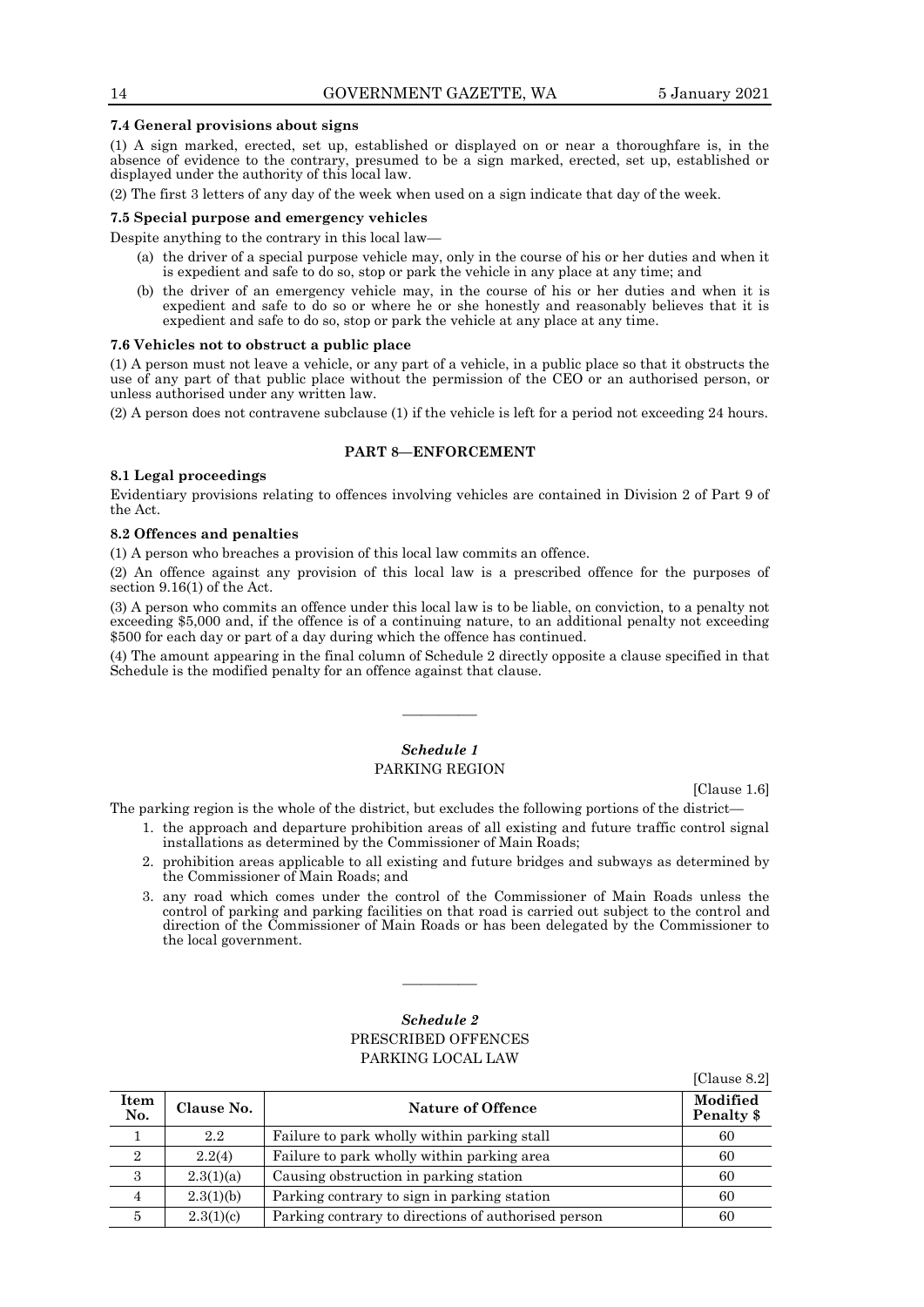| Item<br>No.    | Clause No.                  | <b>Nature of Offence</b>                                                                                      | Modified<br>Penalty \$ |
|----------------|-----------------------------|---------------------------------------------------------------------------------------------------------------|------------------------|
| 6              | 2.3(1)(d)                   | Parking or attempting to park a vehicle in a parking stall<br>occupied by another vehicle                     | 60                     |
| $\overline{7}$ | 3.1(1)(a)                   | Parking wrong class of vehicle                                                                                | 60                     |
| 8              | 3.1(1)(b)                   | Parking by persons of a different class                                                                       | 60                     |
| 9              | 3.1(1)(c)                   | Parking during prohibited period                                                                              | 60                     |
| 10             | 3.1(4)(a)                   | Parking in no parking area                                                                                    | 60                     |
| 11             | 3.1(4)(b)                   | Parking contrary to signs or limitations                                                                      | 60                     |
| 12             | 3.1(4)(c)                   | Parking vehicle in motor cycle only area                                                                      | 60                     |
| 13             | 3.1(5)                      | Parking without permission in an area designated for<br>'Authorised Vehicles Only'                            | 60                     |
| 14             | 3.2(1)(a)                   | Failure to park on the left of two-way carriageway                                                            | 100                    |
| 15             | 3.2(1)(b)                   | Failure to park on boundary of one-way carriageway                                                            | 60                     |
| 16             | $3.2(1)(a)$ or<br>3.2(1)(b) | Parking against the flow of traffic                                                                           | 60                     |
| 17             | 3.2(1)(c)                   | Parking when distance from farther boundary less than<br>$3$ metres                                           | 60                     |
| 18             | 3.2(1)(d)                   | Parking closer than 1 metre from another vehicle                                                              | 60                     |
| 19             | 3.2(1)(e)                   | Causing obstruction                                                                                           | 100                    |
| 20             | 3.3(b)                      | Failure to park at approximate right angle                                                                    | 60                     |
| 21             | 3.4(2)                      | Failure to park at an appropriate angle                                                                       | 60                     |
| $\bf{22}$      | $3.5(3)(a)$ and<br>6.2      | Double parking                                                                                                | 100                    |
| 23             | 3.5(3)(b)                   | Parking on or adjacent to a median strip                                                                      | 60                     |
| 24             | 3.5(3)(c)                   | Denying access to private drive or right of way                                                               | 100                    |
| 25             | 3.5(3)(d)                   | Parking beside excavation or obstruction so as to obstruct<br>traffic                                         | 100                    |
| 26             | 3.5(3)(e)                   | Parking within 10 metres of traffic island                                                                    | 60                     |
| 27             | 3.5(3)(f)                   | Parking on footpath/pedestrian crossing                                                                       | 100                    |
| 28             | 3.5(3)(g)                   | Parking contrary to continuous line markings                                                                  | 60                     |
| 29             | 3.5(3)(h)                   | Parking on intersection                                                                                       | 100                    |
| 30             | 3.5(3)(i)                   | Parking within 1 metre of fire hydrant or fire plug                                                           | 100                    |
| 31             | 3.5(3)(j)                   | Parking within 3 metres of public letter box                                                                  | 60                     |
| 32             | 3.5(3)(k)                   | Parking within 10 metres of intersection                                                                      | 100                    |
| 33             | $3.5(4)(a)$ or<br>(b)       | Parking vehicle within 10 metres of departure side of bus<br>stop, children's crossing or pedestrian crossing | 100                    |
| 34             | $3.5(5)(a)$ or<br>(b)       | Parking vehicle within 20 metres of approach side of bus stop,<br>children's crossing or pedestrian crossing  | 100                    |
| 35             | 3.5(6)                      | Parking vehicle within 20 metres of approach side or<br>departure side of railway level crossing              | 100                    |
| 36             | 3.6                         | Parking contrary to direction of authorised person                                                            | 100                    |
| 37             | 3.7(2)                      | Removing mark of authorised person                                                                            | 100                    |
| 38             | 3.8                         | Moving vehicle to avoid time limitation                                                                       | 60                     |
| 39             | 3.9(a)                      | Parking in thoroughfare for purpose of sale                                                                   | 60                     |
| 40             | 3.9(b)                      | Parking unlicensed vehicle in thoroughfare                                                                    | 100                    |
| 41             | 3.9 <sub>(c)</sub>          | Parking a trailer/caravan on a thoroughfare                                                                   | 60                     |
| 42             | 3.9(d)                      | Parking in thoroughfare for purpose of repairs                                                                | 100                    |
| 43             | 3.10(2)                     | Parking on land that is not a parking facility without consent                                                | 100                    |
| 44             | 3.10(3)                     | Parking on land not in accordance with consent                                                                | 100                    |
| 45             | 3.11                        | Driving or parking on reserve                                                                                 | 100                    |
| 46             | 4.1(2)                      | Stopping contrary to a 'no stopping' sign                                                                     | 60                     |
| 47             | 4.1(3)                      | Parking contrary to a 'no parking' sign                                                                       | 60                     |
| 48             | 4.1(4)                      | Stopping within continuous yellow lines                                                                       | 60                     |
| 49             | 5.1                         | Stopping unlawfully in a loading zone                                                                         | 100                    |
| 50             | 5.2                         | Stopping unlawfully in a taxi zone or bus zone                                                                | 100                    |
| 51             | 5.3                         | Stopping unlawfully in a mail zone                                                                            | 60                     |
| 52             | 5.4                         | Stopping in a zone contrary to a sign                                                                         | 60                     |